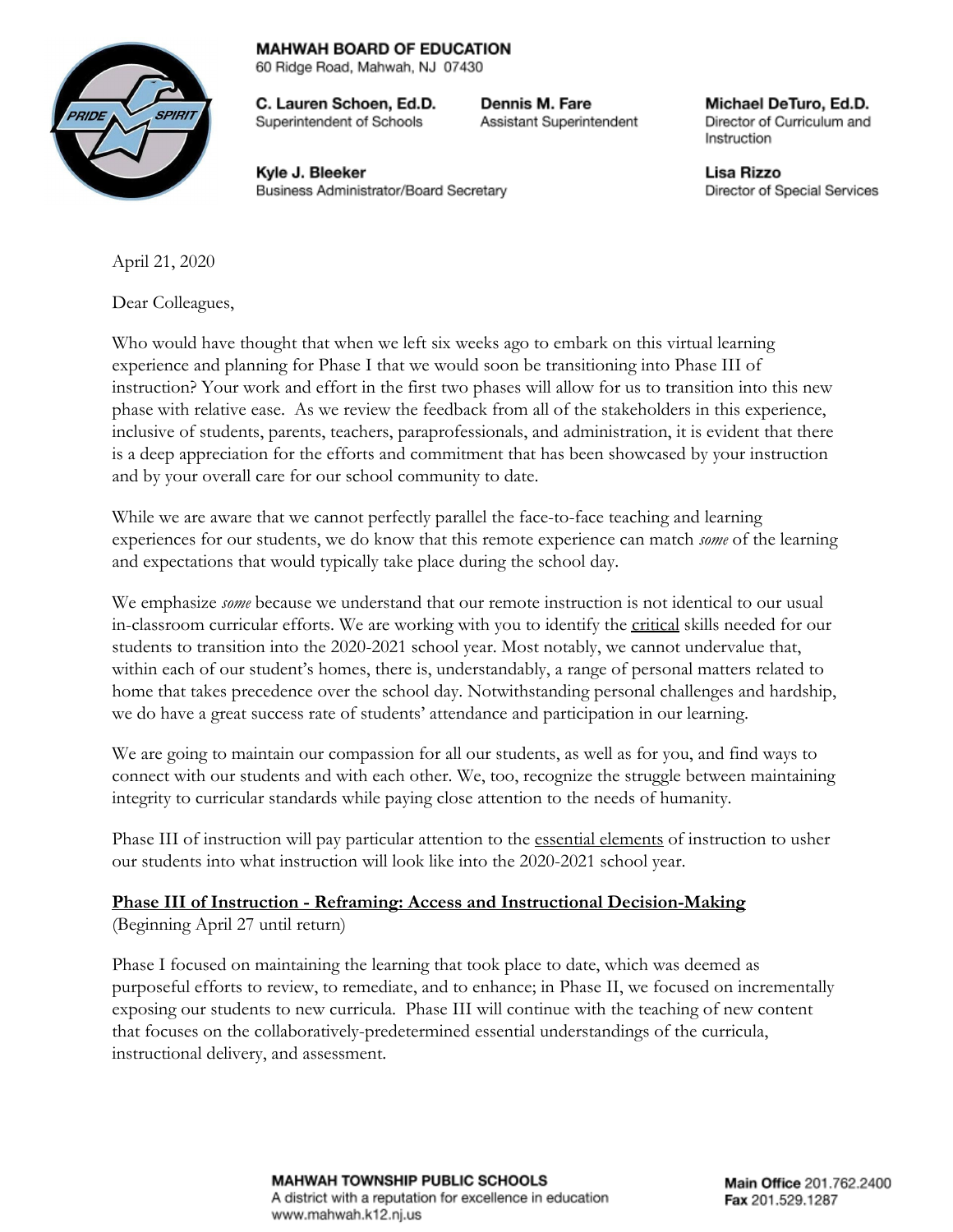**Pace**: With the information that we have distilled from the first two phases, it is clear that to no one's fault - the pace in the virtual environment does not parallel that of a brick-and-mortar experience, nor should it ever. With the understanding that pacing needs to match our circumstances, we are beginning to determine which concepts are critical and make those the focus of our lessons in Phase III. We know that an expectation of absolute coverage and completion, of all concepts/curricula is not in the best interest of you and our students. We will work together in order to create a plan that supports our learners, from now through the 2020-2021 school year.

**Instructional Delivery:** We have shared our appreciation of the diverse instructional strategies that have been used to engage our learners over the course of the last two phases of instruction. The term of this closure now prompts us to continue to reflect on what is best for our students, specific to social-emotional well-being and academic progression. With that in mind, it is important for us to continue to increase the frequency of our face-to-face interactions with our students. This time serves as an emotional check-in ensuring that students are coping, as an opportunity for a mini-lesson, and ultimately, as a chance for a much-needed face-to-face Q&A period. Using these face-to-face opportunities, in this flexible fashion, should decrease the number of emails that are going back-and-forth between teacher and student/parent. This also eliminates phone calls home, unless an emergency arises.

**Assessment:** During these non-traditional times, it is imperative that we are creative and flexible in our assessment options and methods. The priority of using assessment as feedback for growth should be a model on which we rely. The various factors that students are encountering while at home will not allow for any exact semblance of comparison to the marking periods in which they were present in the district. With this in mind, we must again recognize our students' circumstances. Traditional quizzes and tests cannot accurately assess all that you are doing and all that the students are doing, as it would typically. Instructionally, brief questions and prompts allow you to more authentically assess the understanding of the class and, in turn, allow for you to make meaningful instructional decisions for future lessons or Zoom video-conferencing.

**Planning**: As we reviewed our teacher survey results, we agree with the need to increase teacher planning time. In order to effectively deliver this unique instruction, opportunities to reflect, refine and collaborate with colleagues is planning time well spent during this process. The district is committed to providing additional time outside of the already predetermined prep periods. The district has determined the following dates will be used as "Independent Work Days/Make-Up Days" for our students. During this time, the teachers will be able to plan, collaborate, and fulfill their professional responsibilities. Families will be advised of the protocol for those days.

The dates are: April 24, May 8.

If the closure remains until the end of the year: May 21, and June 5 will also serve as planning days.